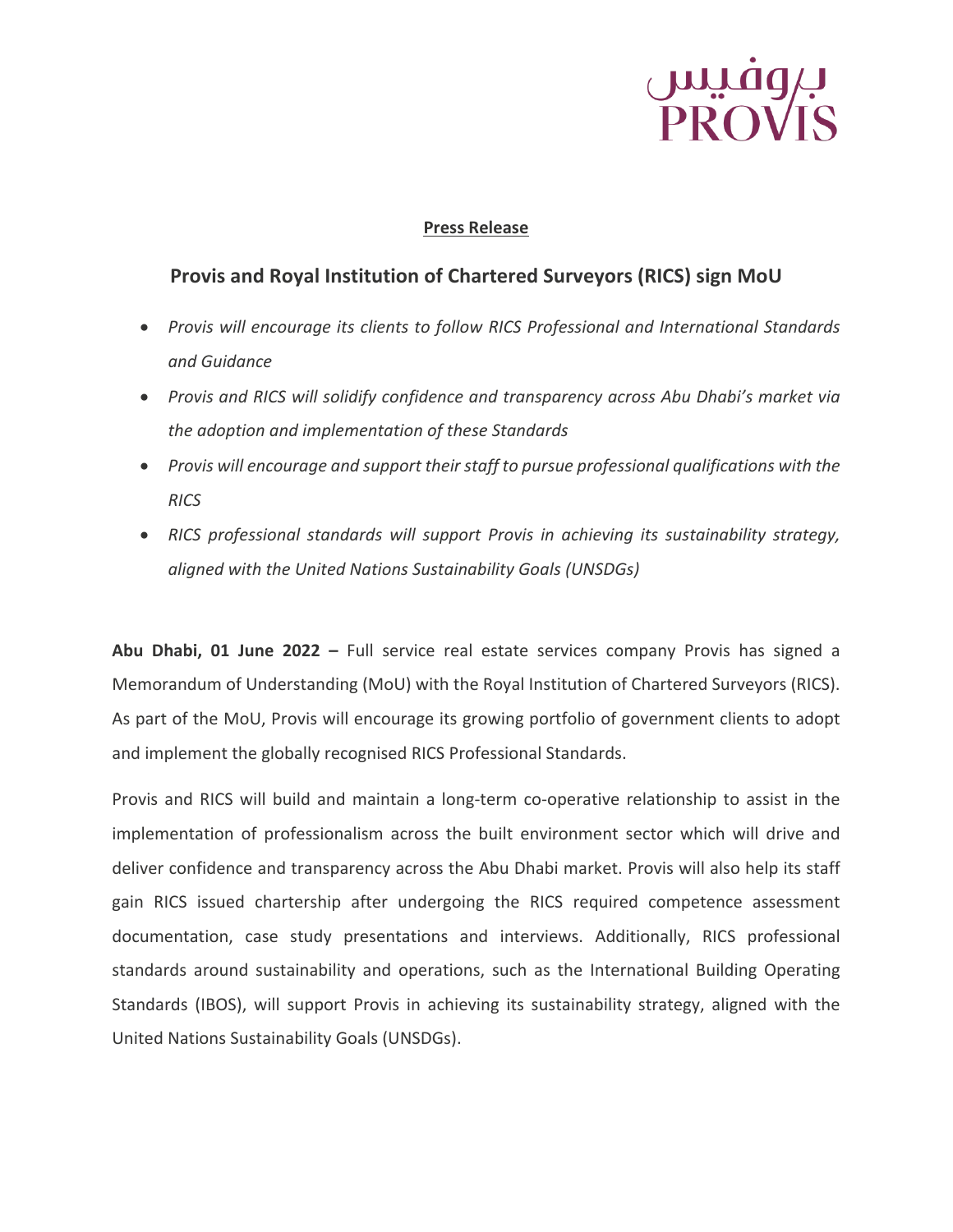### بہفیس<br>PROVIS

H.P Aengaar, CEO at Provis, said, "Partnering with RICS to help our clients enhance their operations by adopting globally recognised RICS Standards demonstrates our commitment to adding value and professionalism in the Abu Dhabi market. We are confident this MoU will benefit the built environment sector and ensure the highest level of competence is employed."

Aengaar added, "Provis and RICS will share knowledge on various topics related to the built environment and will have access to the RICS Presidents panel of Dispute Resolvers & Expert Witnesses for any technically complex cases."

The RICS Global President's Panel of Dispute Resolvers and Expert Witnesses comprises dispute resolution practitioners, including mediators, arbitrators, adjudicators, dispute board members, independent experts and expert witnesses, and is the only panel of its kind where clients can approach an independent body for dispute resolution and expert witness services for the built environment.

Jordan D'Gama, Head of Strategic Partnerships, RICS Middle East & Africa, said, "The way buildings are used and operated is changing and Provis recognises this. Environmental concerns have come to the forefront and attitudes to health and wellbeing are evolving rapidly as the workspace becomes more sophisticated. As we look to the future, we must take a broader approach to the way we assess, occupy, and manage buildings. IBOS addresses this by guiding organisations on how they can create consistency on cost elements for workspace, people and technology to optimise the value for all concerned.

D'Gama added, "The signing of this agreement highlights our shared goals and vision across a variety of initiatives from professionalism through to amplifying Environmental Social Governance performance. The RICS look forward to collaborating with Provis on this standard adoption, and many others, as we solidify our collaboration for the future."

Additionally, Provis will also encourage industry best practice through the adoption and implementation of relevant International Standards to raise market transparency and efficiency by allowing the collection of standardised and consistent data. This includes the International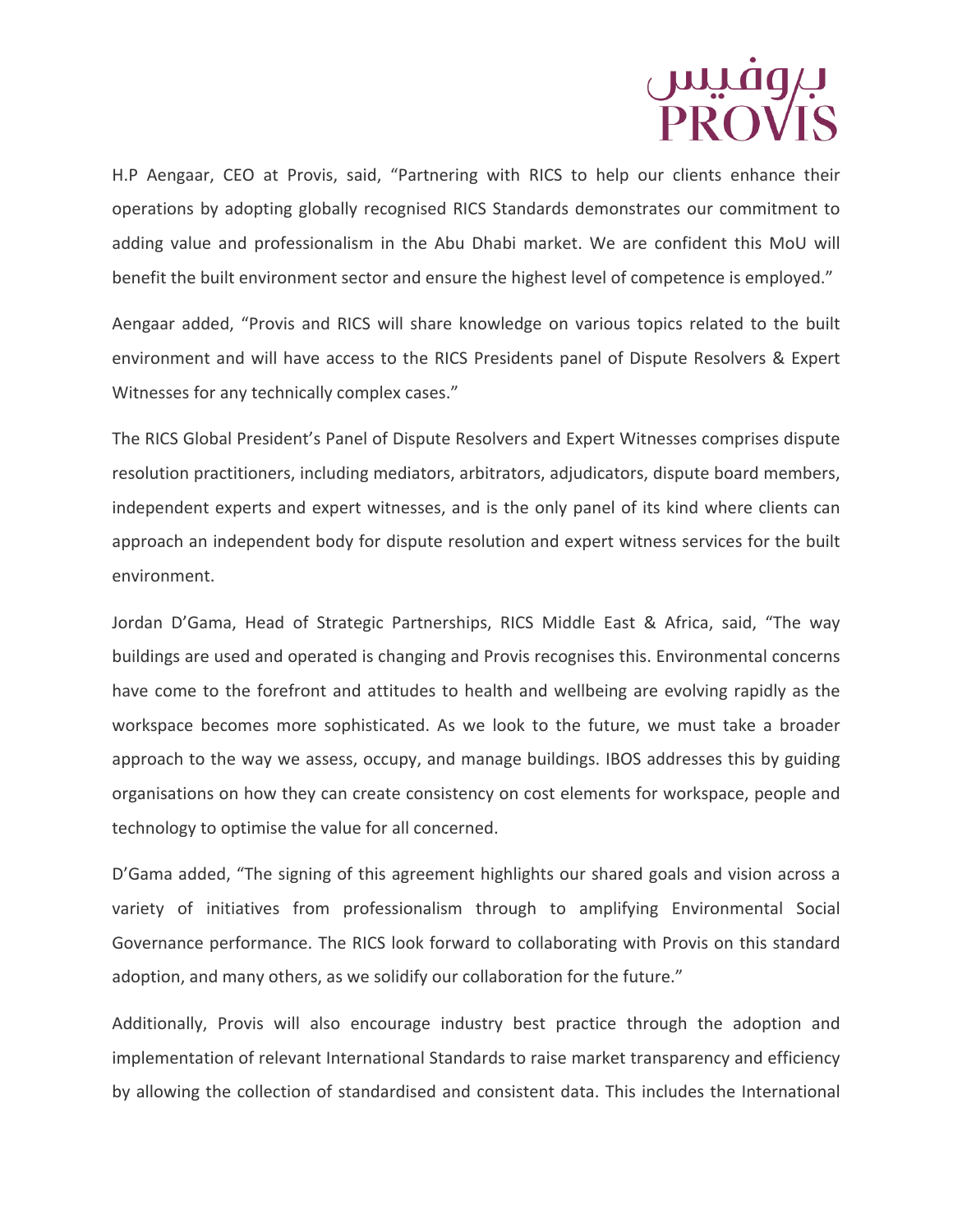# بروفیس<br>PROVIS

Property Measurements Standards (IPMS), International Construction Measurements Standards (ICMS), International Land Property Measurement (ILMS), International Building Operations (IBOS) and International Ethics Standards (IES). RICS will also become a preferred partner for Provis employees seeking Continuous Professional Development and training programmes in the Built Environment.

RICS is a globally recognised professional body, that specialises in creating positive change in built and natural environments. Through its respected global standards, leading professional progression and its trusted data and insight, RICS promotes and enforces the highest Professional Standards in the development and management of land, real estate, construction and infrastructure.

Provis was established in 2019 as a professional estate management company by Aldar Properties to become a leading estate management player that offers distinctive, technology powered, innovative customer experiences and journeys. In January last year, Provis assumed the responsibility of managing Aldar Properties' retail operations and acquired Asteco Property Management, expanding its offering to include retail operations, valuation and advisory, and franchising and becoming the largest full-service real-estate services company in the Middle East.

**-ENDS-**